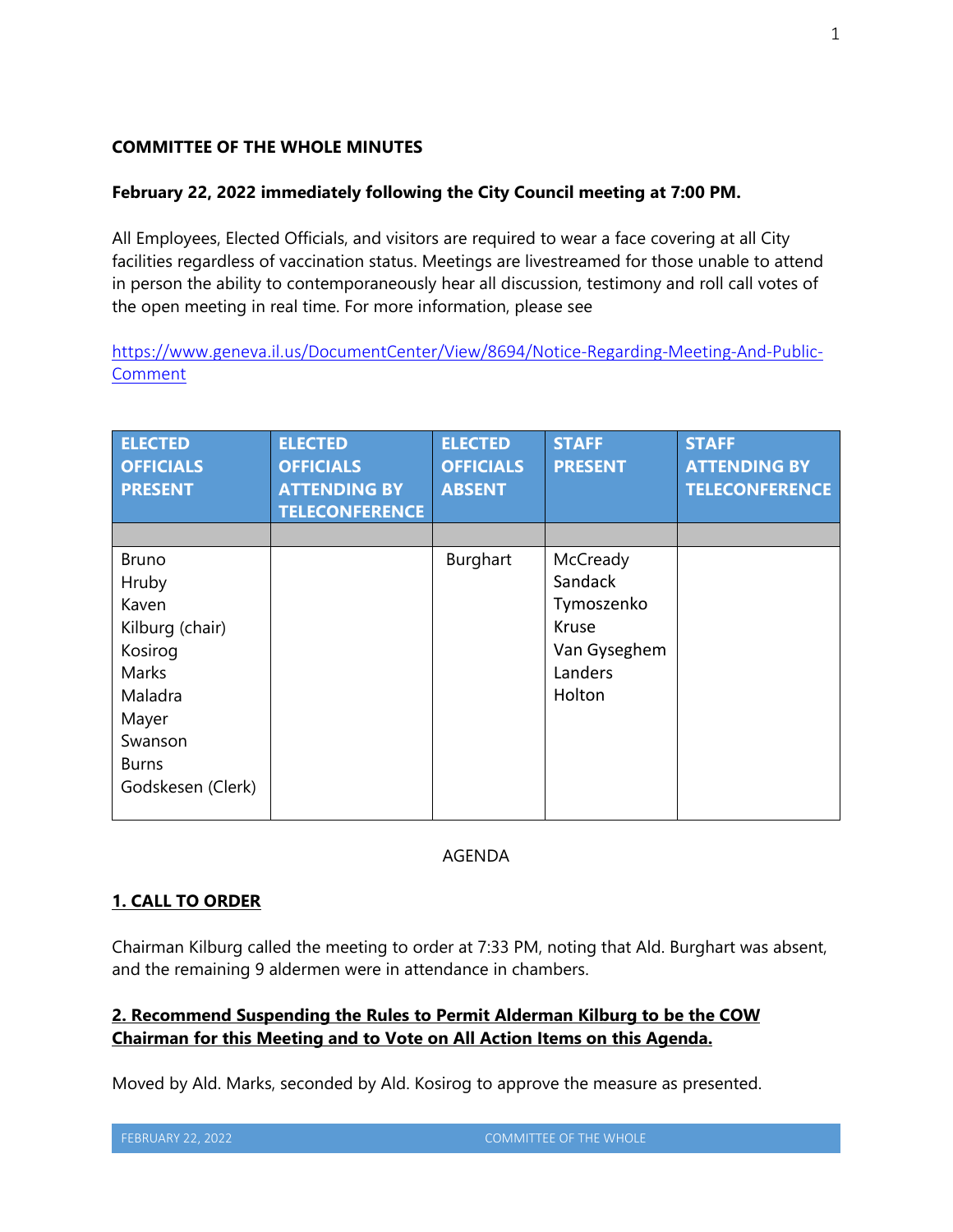MOTION CARRIED by voice vote 8/0 with Kilburg abstaining and one absence.

# **3. APPROVE COMMITTEE OF THE WHOLE MINUTES FROM February 7, 2022.**

Moved by Ald. Swanson, seconded by Ald. Mayer to approve the measure as presented.

MOTION CARRIED by voice vote 9/0 with one absence.

### **4. Items of Business**

# **a. Consider Draft Resolution Authorizing Acceptance of Auditing Services Agreement with Sikich, LLP for FY2022-2025.**

Moved by Ald. Marks, seconded by Ald. Mayer to approve the measure as presented.

In response to a question from Ald. Kilburg, Finance Director Kruse described how relevant funds would be spent. There being no further questions:

Roll Call:

AYES: 9 (Ald. Bruno, Hruby, Kaven, Kilburg, Kosirog, Maladra, Marks, Mayer, Swanson)

ABSENT: 1 (Ald. Burghart)

NAYS: 0 MOTION CARRIED

# **b. Consider Draft Resolution Waiving Bidding and Authorizing Purchase of Solenis Praestol Polymer and Solenis Zetag Polymer from Solenis, LLC.**

Moved by Ald. Kosirog, seconded by Ald. Marks to approve the measure as presented.

Ald. Mayer asked for a description of what the polymer is and how it is used by the city. Superintendent Van Gyseghem answered that it is used as a coagulant for waste solids from the sewage treatment plant, which are then used for land application. In response to questions from Ald. Hruby, Van Gyseghem confirmed that the material is used as fertilizer on farm fields west of the city. This is collected and distributed through a contractor, and the city does pay for the material to be hauled away. There being no further questions:

Roll Call:

AYES: 9 (Ald. Bruno, Hruby, Kaven, Kilburg, Kosirog, Maladra, Marks, Mayer, Swanson)

ABSENT: 1 (Ald. Burghart)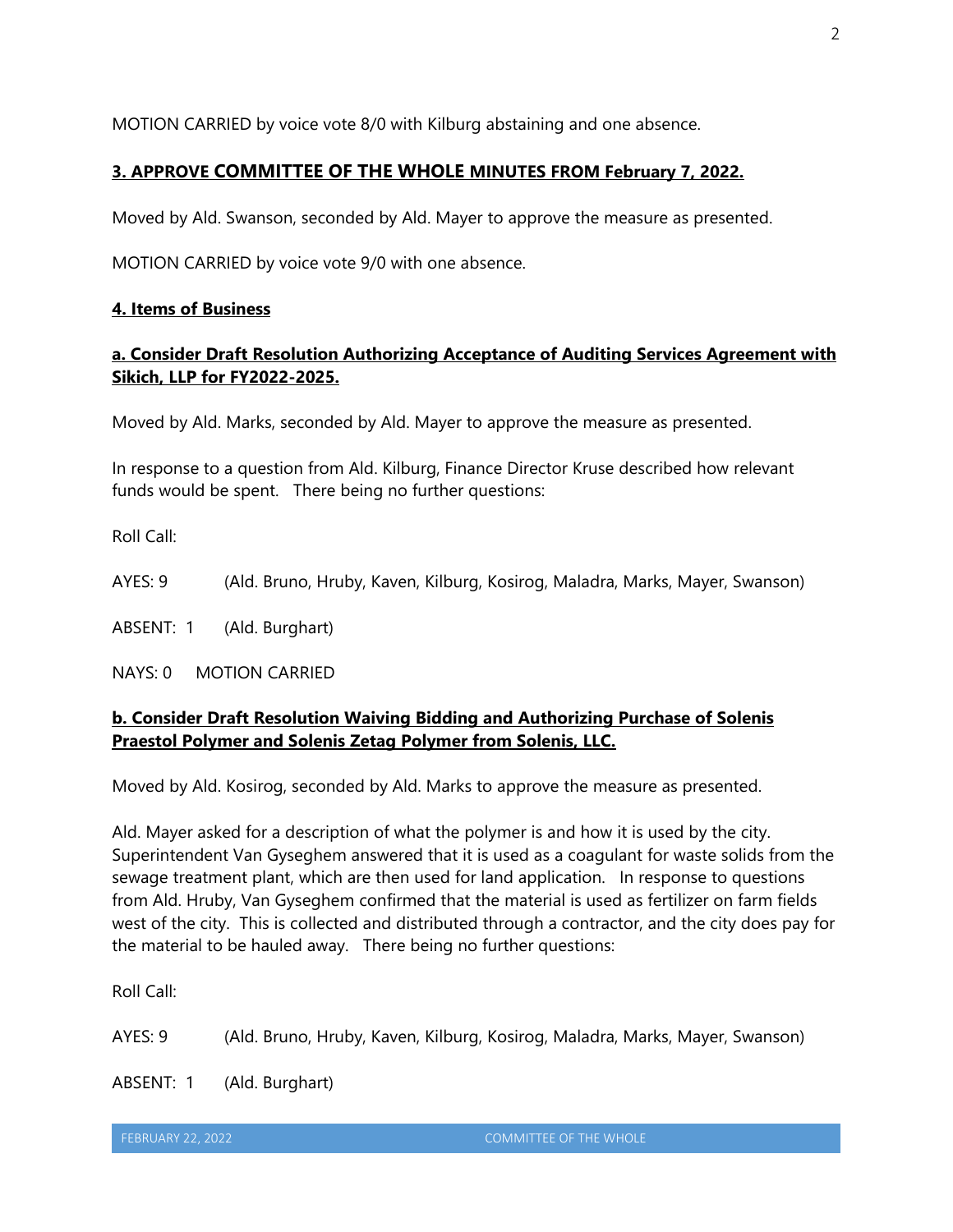#### NAYS: 0 MOTION CARRIED

### **c. Consider Draft Resolution Awarding Bid to Professional Cemetery Services for City Cemetery Services for FY 2022 - FY 2027.**

Moved by Ald. Mayer, seconded by Ald. Hruby to approve the measure as presented.

Ald. Kilburg noted under the new contract what the prices were for opening and closing a grave, and that weekend requests were more expensive. He also noted that the price would be increasing each year over the five-year term of the contract. There being no further questions:

Roll Call:

AYES: 9 (Ald. Bruno, Hruby, Kaven, Kilburg, Kosirog, Maladra, Marks, Mayer, Swanson)

ABSENT: 1 (Ald. Burghart)

NAYS: 0 MOTION CARRIED

### **d. Consider Draft Resolution Awarding Bid to Lake Shore Recycling Services, Inc. for 2022 through 2027 for Street Sweeping Services.**

Moved by Ald. Bruno, seconded by Ald. Mayer to approve the measure as presented.

Ald. Kilburg described the number of sweeps to be done per year, and that the cost to the city will be increased with the new contract. Kilburg asked Superintendent Landers about the city's satisfaction with the work performed to date, and whether residents could be notified when their neighborhoods were scheduled to be swept, comparing the signs put up for fire-hydrant flushing.

Landers responded that overall, satisfaction improved once the task was outsourced from city staff to a professional provider, and that notification was provided on the city website when areas were to be swept. When Kilburg noted that not all residents accessed the website for information and asked whether signs could be put up, Lander said he would ask Lake Shore if that could be done. In response to a question from Ald. Kosirog, Landers described two types of street-sweeping equipment, noting that the units with both vacuum and sweeping capability were more efficient than just a sweeper, and the city requests that the vacuum units be used in Geneva.

Ald. Mayer noted that the tops of medians were not cleaned during street sweeping. Landers responded that was not part of the contracted sweeping work, but that residents could contact the Streets and Sanitation department with any concerns. There being no further questions:

Roll Call: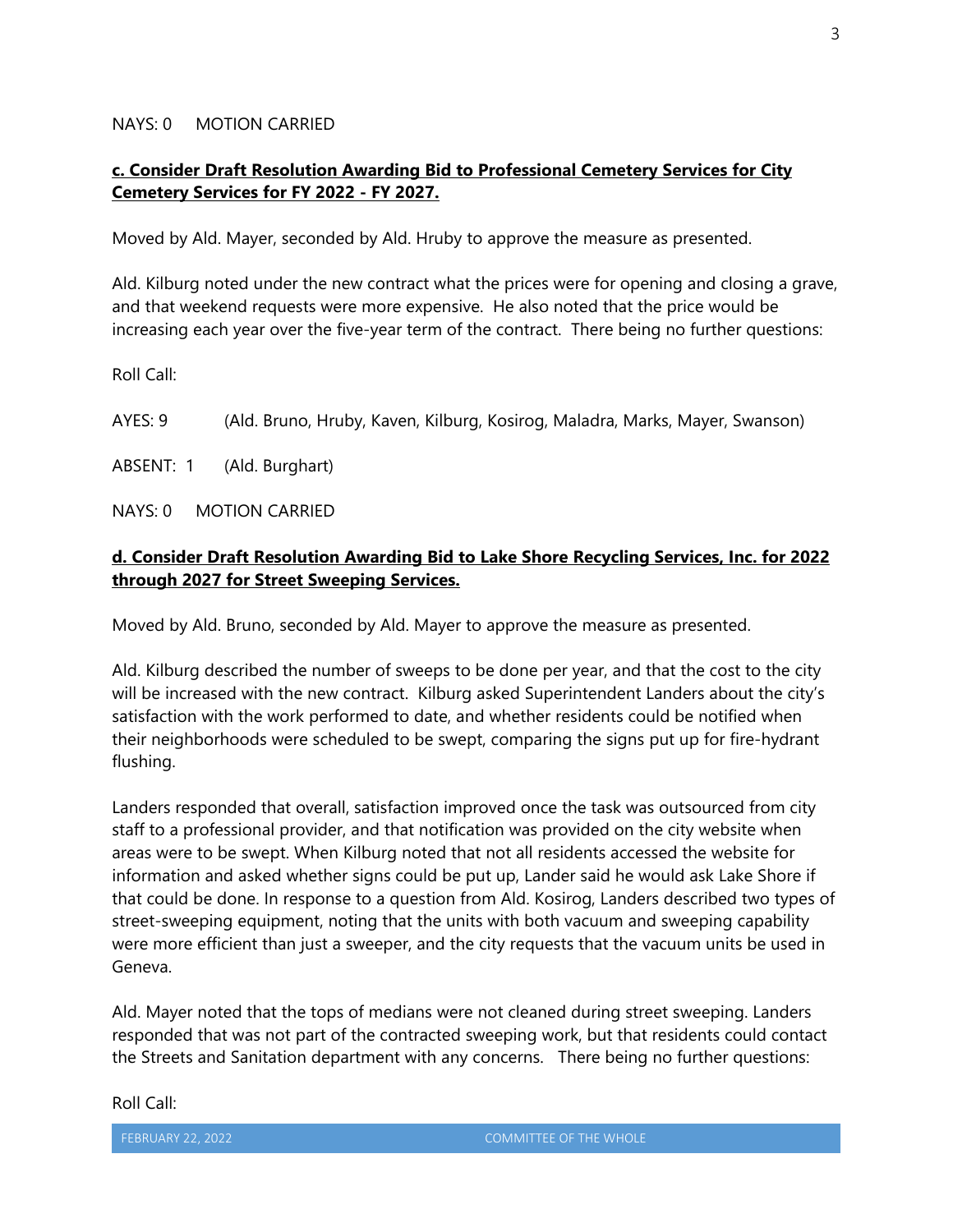AYES: 9 (Ald. Bruno, Hruby, Kaven, Kilburg, Kosirog, Maladra, Marks, Mayer, Swanson)

ABSENT: 1 (Ald. Burghart)

NAYS: 0 MOTION CARRIED

# **e. Consider Draft Ordinance Restating Title 9 [Municipal Services]; Chapter 2, Article A, Section 1 [Definitions]; Chapter 2, Article B, Section 12 [Interconnection Policy]; and Chapter 2, Article B, Section 13 [Net Metering Policy] of the Geneva City Code.**

Moved by Ald. Marks, seconded by Ald. Kosirog to approve the measure as presented.

Ald. Hruby read her comments regarding the current state and potential future of electric energy for the city. Highlights include: As each resident converts to solar energy, the remaining cost of purchasing electrical power increases for all other residents in the city. At a certain point, once enough customers convert, a break-even point will be reached where it would be cheaper for the city to shut down the Prairie State facility. Hruby mentioned that the Batavia City Website contains information explaining the history and costs of continuing the Prairie State facility, and urged that people read this as it provides a source of information that does not originate from the facility itself. She noted economic and environmental costs incurred with the current situation, and urged that the council move toward shutting down Prairie State within ten years.

There being no further questions or comments:

Roll Call:

AYES: 9 (Ald. Bruno, Hruby, Kaven, Kilburg, Kosirog, Maladra, Marks, Mayer, Swanson)

ABSENT: 1 (Ald. Burghart)

NAYS: 0 MOTION CARRIED

### **f. Consider Draft Resolution Accepting a Proposal from Cpower Energy Management to Administer Participation in PJM Energy Efficiency and Emergency Capacity Aggregation from 2022 through 2026.**

Moved by Ald. Mayer, seconded by Ald. Marks to approve the measure as presented.

Ald. Kilburg asked for a more in-depth description of what services would be provided with the proposal. Superintendent Holton introduced Kellen Bollettino, of Cpower Energy Management to the podium to give a description.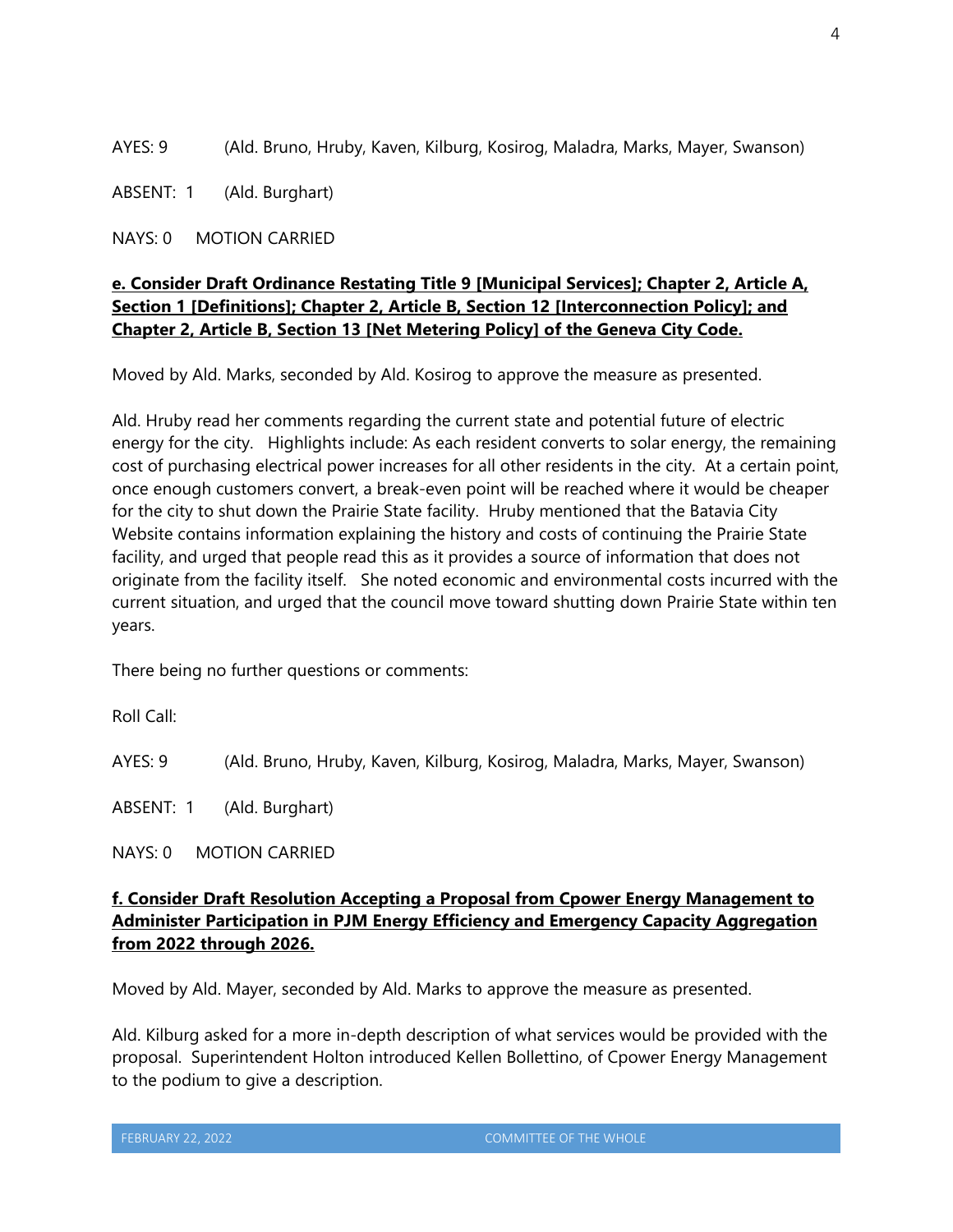Bollettino described the services his company provides. Included are seeking energy efficiencies, utility updates, and helping to stop major outages or black-outs. He added that there is no cost to utility customers for these services, but that his company does take a small percentage and assumes all the risk. Bollettino added that they had been in business and providing this service for 25 years.

Kilburg asked for confirmation that this would be a pilot program with an assessment as to whether savings to the city were found. Bolletino added that the system was tested annually, and that of their many customers, most see improvements.

There being no further questions:

Roll Call:

AYES: 9 (Ald. Bruno, Hruby, Kaven, Kilburg, Kosirog, Maladra, Marks, Mayer, Swanson)

ABSENT: 1 (Ald. Burghart)

NAYS: 0 MOTION CARRIED

### **5. New Business and Public Comment**

None via the online system.

None in chambers.

### **6. Closed Session on the Purchase or Lease of Real Property for the Use of the Public Body**

Moved by Ald. Kosirog, seconded by Ald. Marks to adjourn to closed session.

Roll Call:

AYES: 9 (Ald. Bruno, Hruby, Kaven, Kilburg, Kosirog, Maladra, Marks, Mayer, Swanson)

ABSENT: 1 (Ald. Burghart)

NAYS: 0 MOTION CARRIED

# **NOTE: The council adjourned to closed session at 8:00 PM and returned to open session at 8:19 PM. The public broadcast was turned off during the session.**

Moved by Ald. Kaven, seconded by Ald. Bruno to return to open session.

MOTION CARRIED by voice vote 9/0 with one absence.